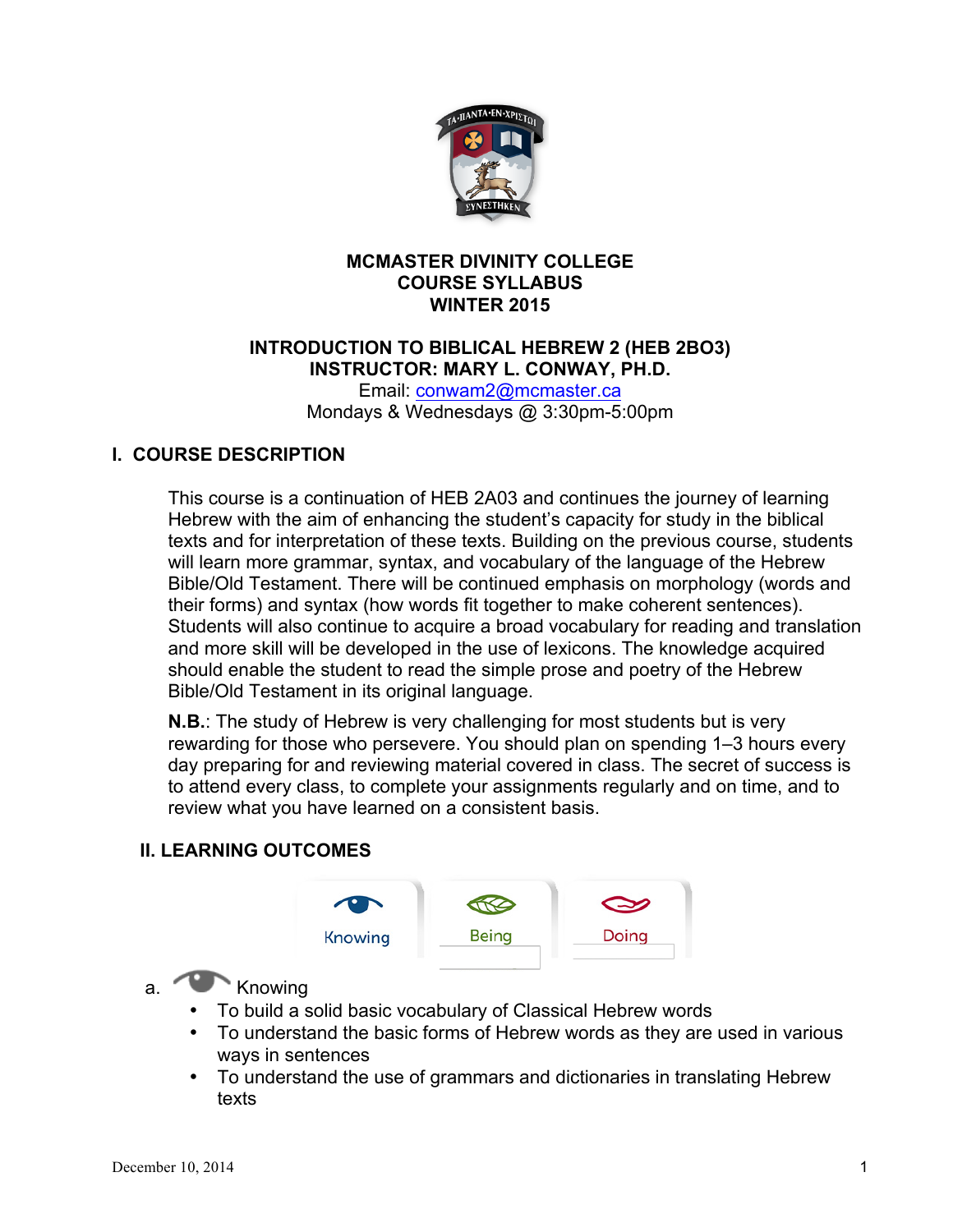- b. Being
	- To embrace the value of understanding the original language in researching and exegeting the biblical text
	- To enrich one's understanding of another culture through knowledge of that culture's language

# c. Doing

- To further develop skill in translating texts from the Hebrew Scriptures
- To engage with the Scriptures in their original language and context

## **III. COURSE REQUIREMENTS**

### **A. REQUIRED TEXTS**

*Both the textbook and workbook must be brought to every class!*



- Pratico, G. D., and M. V. Van Pelt. *Basics of Biblical Hebrew Grammar*. 2<sup>nd</sup> ed. Grand Rapids: Zondervan, 2007. ISBN: 978-0310270201
- Pratico, G. D., and M. V. Van Pelt. *Basics of Biblical Hebrew Workbook*. 2<sup>nd</sup> ed. Grand Rapids: Zondervan, 2007. ISBN: 978-0310270225
- Clines, David J. A., David M. Stec, and Jacqueline C. R. De Roo. *The Concise Dictionary of Classical Hebrew*. Sheffield: Sheffield Phoenix, 2009. ISBN: 978-1906055790

**Note:** All required textbooks for this class are available from the College's book service, R.E.A.D. On Bookstore, Room 145, McMaster Divinity College or contact R.E.A.D. On Bookstores, 304 The East Mall, Suite 100, Etobicoke, ON M9C 5K1. Phone 416-620-2934; fax 416-622-2308; e-mail books@readon.ca. Website:

http://webhome.idirect.com/~readon/bookstore.htmlXBkEducation. Texts may be ordered ahead and sent to your home or purchased on the first day of class.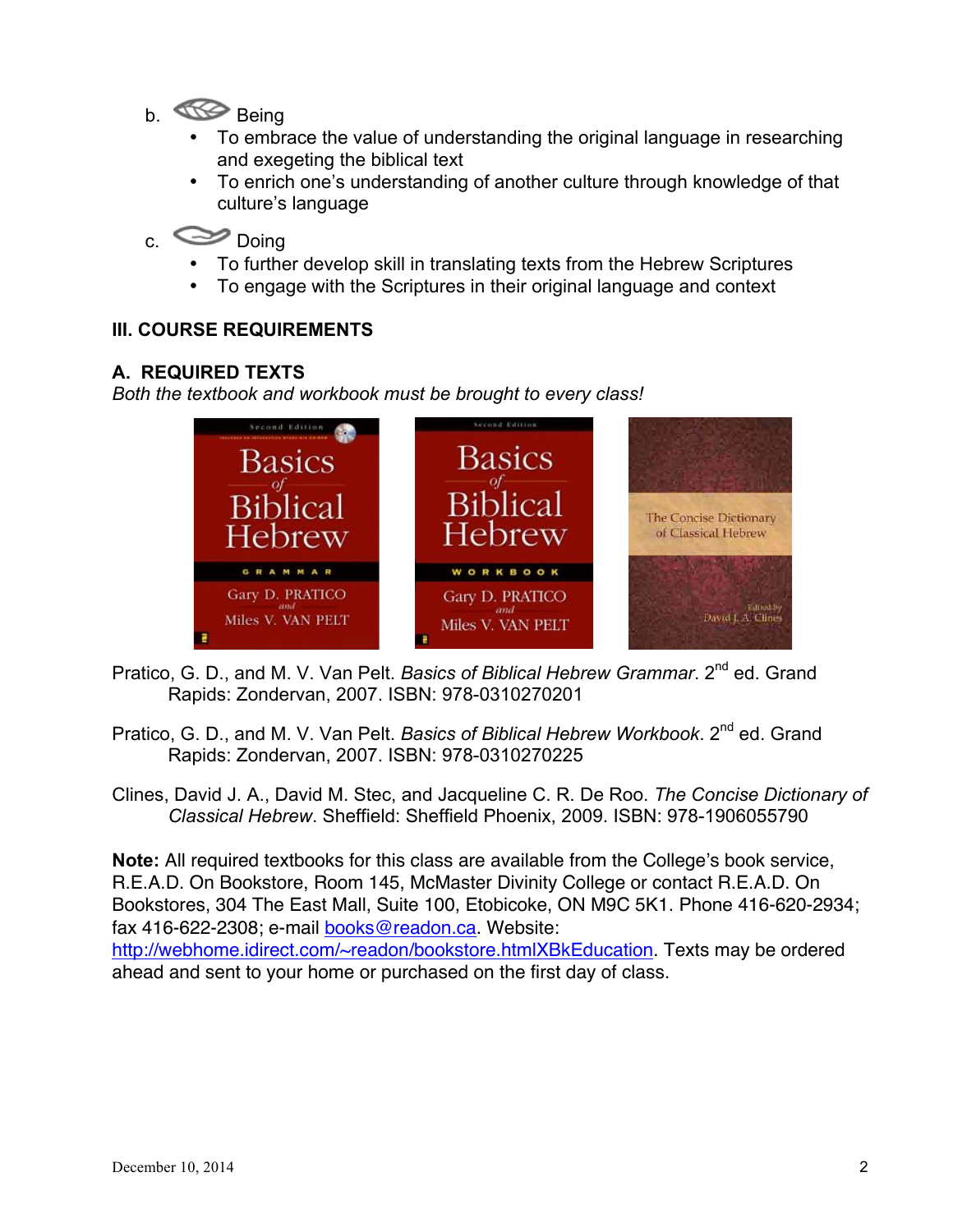## **B. RECOMMENDED RESOURCES**

At least one aid to learning vocabulary is strongly recommended. The following are keyed to the course text:



1. Flashworks vocabulary learning computer program https://www.teknia.com/flashworks (This is a free download. It also appears on the disc that accompanies the text.)

- 2. Old Testament Hebrew Vocabulary Cards. ISBN: 978-0310259862
- 3. Basics of Biblical Hebrew Vocabulary Audio CD: ISBN: 978-0310270744

## **C. ASSIGNMENTS AND GRADING**

**Note:** It is extremely important that you do not become dependent on Bible software programs as a substitute for learning. These programs cannot be used on tests and exams. You are **strongly** advised not to use these programs until later in the learning process.

| <b>Grammar Tests and Translations</b> | 35%  |
|---------------------------------------|------|
| <b>Vocabulary Quizzes</b>             | 15%  |
| <b>Workbook Exercises</b>             | 15%  |
| <b>Final Examination</b>              | 35%  |
| <b>Total Grade</b>                    | 100% |

### **Policy for Missed Quizzes, Tests, and Assignments:**

Marks will be deducted for late assignments if there is no valid reason, such as major illness (a doctor's note may be required) or major family crisis. The deduction will be 2% per day. It is essential in a language course that students keep up with their work if they are to be successful.

There will be no make up for missed quizzes/tests except in the case of illness (a doctor's note may be required) or serious family crisis. If you must miss a test or quiz due to a valid reason, you must email the professor at conwam2@mcmaster.ca as soon as possible. You must make arrangements to make up the quiz or test at the first possible opportunity.

**1. Grammar Tests and Translations: 35%.** At the beginning of each Monday class there will be a grammar test covering the material up to the previous class. They may include sentence translations, grammar explanations or diagramming, paradigms, and parsing, etc.

**2. Vocabulary Quizzes: 15%**. At the beginning of class each Wednesday there will be a vocab quiz covering material up to and including the chapter covered in the last class.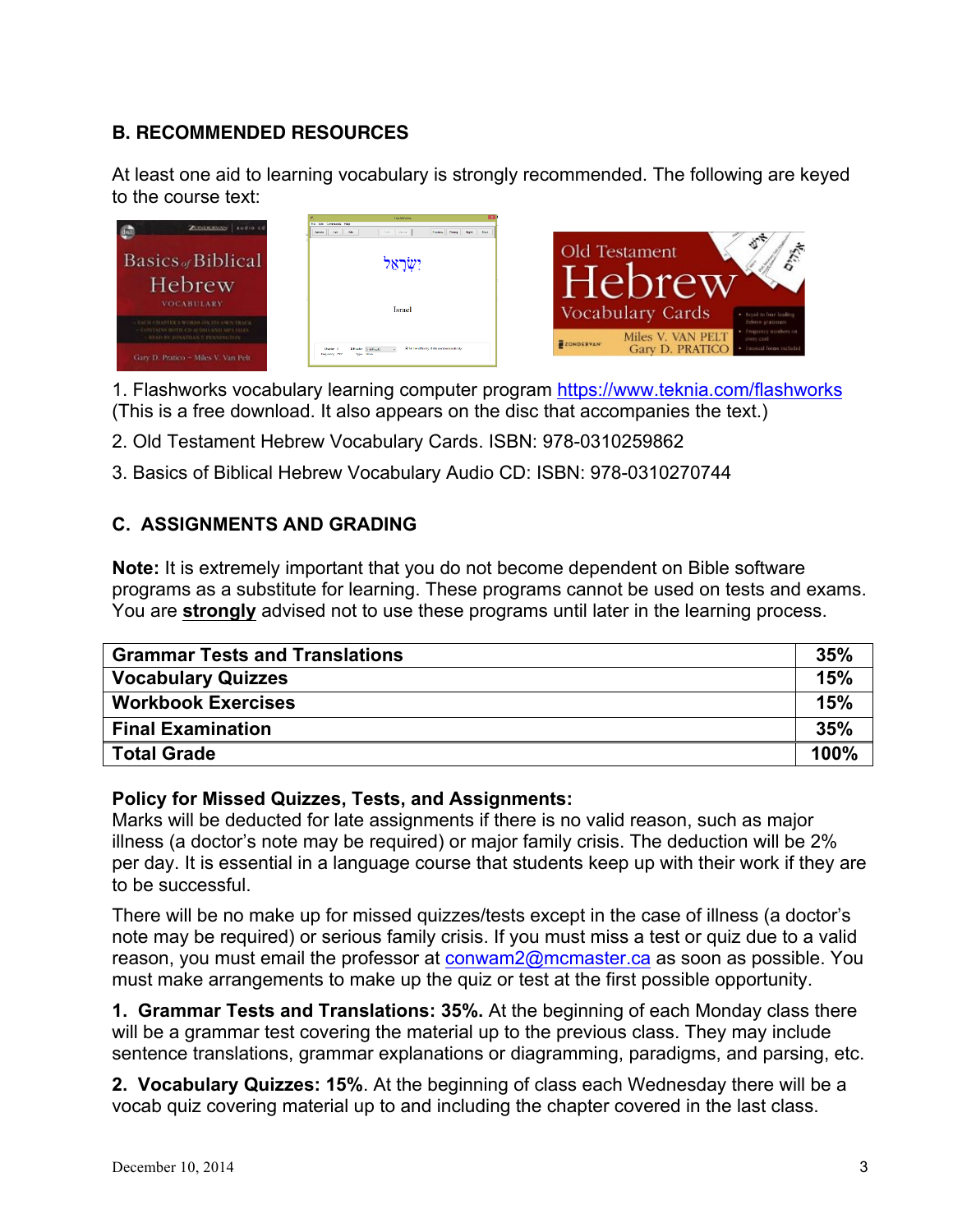These quizzes will simply ask for the English translation of 24 Hebrew words.

**3. Workbook Exercises: 15%.** Dates marked on course schedule with an asterisk (\*). Once a chapter has been covered in class, students must then complete the corresponding workbook pages for the next class. Workbook exercises will be handed in for grading. The actual pages from the exercise book can be torn out (or photocopied) and stapled together to be submitted (in legible handwriting). Please be sure to write your name on the sheets.

**Note:** Students must show evidence in their workbooks of individual translation, such as parsing, highlighting, and tentative translations. Do not give in to the temptation to copy from an English translation. The only way to learn is by doing the translations yourself.

| Evaluation: Completeness             | 5% |
|--------------------------------------|----|
| Parsing                              | 5% |
| Translation evidence and corrections | 5% |

**4. Final Exam: 35%.** Details about the final exam will be given in class nearer to the date.

### **IV. COURSE SCHEDULE**

**Note:** An asterisk (\*) indicates a date when workbook assignments are due.

| <b>Week</b>    | <b>Date</b>       | <b>Textbook</b> | <b>Content</b>                      | <b>Test/Quiz</b> |
|----------------|-------------------|-----------------|-------------------------------------|------------------|
| 1              | Jan 5             | Chapter 18      | Exam Issues                         | ----             |
|                |                   |                 | Qal Imperative, Cohortative,        |                  |
|                |                   |                 | and Jussive                         |                  |
|                | Jan 7             | Chapters        | Qal Imperative, Cohortative,        | Vocabulary       |
|                |                   | 18-19           | and Jussive                         |                  |
|                |                   |                 | Pronominal Suffixes on Verbs        |                  |
| $\overline{2}$ | <b>Jan 12</b>     | Chapter 19      | <b>Pronominal Suffixes on Verbs</b> | Vocab/Grammar    |
|                | Jan 14            | Chapter 20      | <b>Qal Infinitive Construct</b>     | Vocabulary       |
| 3              | Jan 19            | Chapter 21      | <b>Qal Infinitive Absolute</b>      | Vocab/Grammar    |
|                | Jan 21            | Chapter 22      | <b>Qal Participle</b>               | Vocabulary       |
| $\overline{4}$ | *Jan 26           | Chapter 23      | <b>Issues of Sentence</b>           | Vocab/Grammar    |
|                |                   |                 | <b>Syntax/Discourse Issues</b>      |                  |
|                | <b>Jan 28</b>     | Chapter 24      | Niphal Stem, Strong Verbs           | Vocabulary       |
| 5              | Feb <sub>2</sub>  | Chapter 25      | Niphal Stem, Weak Verbs             | Vocab/Grammar    |
|                | Feb 4             | Chapter 26      | Piel Stem, Strong Verbs             | Vocabulary       |
| 6              | Feb 9             | Chapter 27      | Piel Stem, Weak Verbs               | Vocab/Grammar    |
|                | Feb 11            | Chapter 28      | Pual Stem, Strong Verbs             | Vocabulary       |
| $\overline{7}$ | Feb 16            | $-$             | <b>Reading Week</b>                 |                  |
|                | Feb 18            |                 | <b>Reading Week</b>                 |                  |
| 8              | Feb <sub>23</sub> | Chs 18-28       | <b>Review</b>                       | Vocab/Grammar    |
|                | Feb <sub>25</sub> | Chapter 29      | Pual Stem, Weak Verbs               | Vocabulary       |
| 9              | *Mar 2            | Chapter 30      | Hiphil Stem, Strong Verbs           | Vocab/Grammar    |
|                | Mar 4             | Chapter 31      | Hiphil Stem, Weak Verbs             | Vocabulary       |
| 10             | Mar 9             | Chapter 31      | Hiphil Stem, Weak Verbs             | Vocab/Grammar    |
|                | Mar 11            | Chapter 32      | Hophal Stem, Strong Verbs           | Vocabulary       |
| 11             | <b>Mar 16</b>     | Chapter 33      | Hophal Stem, Weak Verbs             | Vocab/Grammar    |
|                | <b>Mar 18</b>     | Chapter 34      | <b>Hithpael Stem, Strong Verbs</b>  | Vocabulary       |